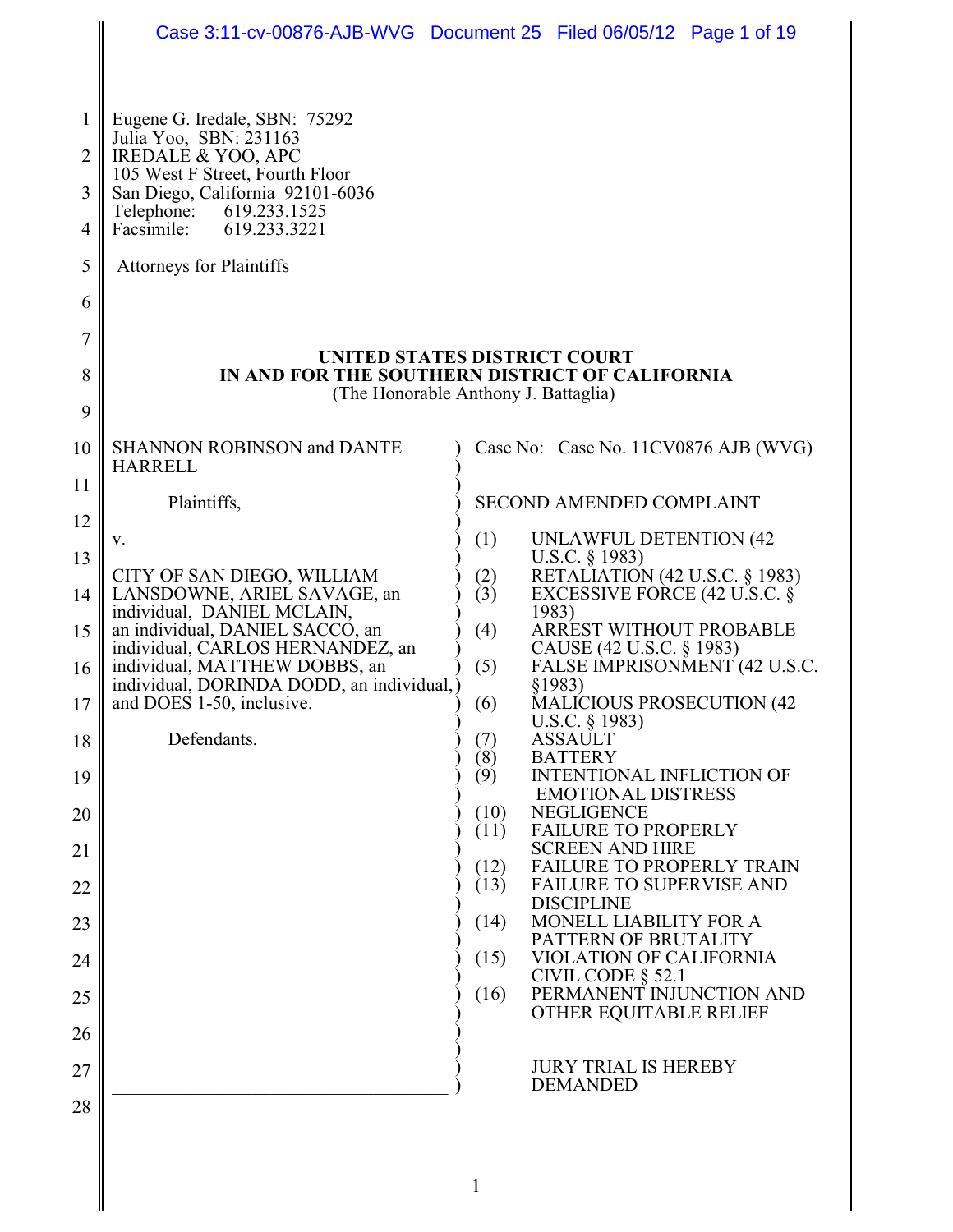| $\mathbf{1}$   | Plaintiffs SHANNON ROBINSON and DANTE HARRELL, by and through their                            |  |  |  |
|----------------|------------------------------------------------------------------------------------------------|--|--|--|
| $\overline{2}$ | attorneys of record, Iredale and Yoo, APC, allege and complain as follows:                     |  |  |  |
| 3              | <b>INTRODUCTION</b>                                                                            |  |  |  |
| $\overline{4}$ | On March 30, 2010, Shannon Robinson, who had returned from her third tour of duty in           |  |  |  |
| 5              | Iraq, and her boyfriend, Dante Harrell, were terrorized by San Diego police officers. The      |  |  |  |
| 6              | incident began when Defendant McClain called in the wrong licence plate number to dispatch. It |  |  |  |
| $\overline{7}$ | ended when Shannon called 911 to ask for a supervisor and the defendants pepper sprayed the    |  |  |  |
| 8              | plaintiffs in the face, dragged them out of the car, then beat and Tasered Dante repeatedly.   |  |  |  |
| 9              | <b>GENERAL ALLEGATIONS</b>                                                                     |  |  |  |
| 10             | 1.<br>Jurisdiction is proper in the United States District Court for the Southern District     |  |  |  |
| 11             | of California pursuant to 28 U.S.C. §1331 and 28 U.S.C. §1343(3) and (4), et. seq.             |  |  |  |
| 12             | 2.<br>This Court has supplemental jurisdiction over the pendent state law claims under         |  |  |  |
| 13             | 28 U.S.C. § 1367(a).                                                                           |  |  |  |
| 14             | 3.<br>Venue is proper in the Southern District of California because the acts or               |  |  |  |
| 15             | omissions which form the basis of the Plaintiff's claims occurred in San Diego, California,    |  |  |  |
| 16             | within the Southern District.                                                                  |  |  |  |
| 17             | 4.<br>Plaintiffs have complied with Government Code §§ 800 et seq.                             |  |  |  |
| 18             | <b>PARTIES</b>                                                                                 |  |  |  |
| 19             | At all times relevant to this complaint, Plaintiffs were individuals residing in San<br>5.     |  |  |  |
| 20             | Diego County, California.                                                                      |  |  |  |
| 21             | At all times relevant to this complaint, Defendant ARIEL SAVAGE was an<br>6.                   |  |  |  |
| 22             | individual believed to reside in San Diego County, California.                                 |  |  |  |
| 23             | At all times relevant to this complaint, Defendant DANIEL MCLAIN was an<br>7.                  |  |  |  |
| 24             | individual believed to reside in San Diego County, California.                                 |  |  |  |
| 25             | 8.<br>At all times relevant to this complaint, Defendant DANIEL SACCO was an                   |  |  |  |
| 26             | individual believed to reside in San Diego County, California.                                 |  |  |  |
| 27             | 9.<br>At all times relevant to this complaint, Defendant CARLOS HERNANDEZ was                  |  |  |  |
| 28             | an individual believed to reside in San Diego County, California.                              |  |  |  |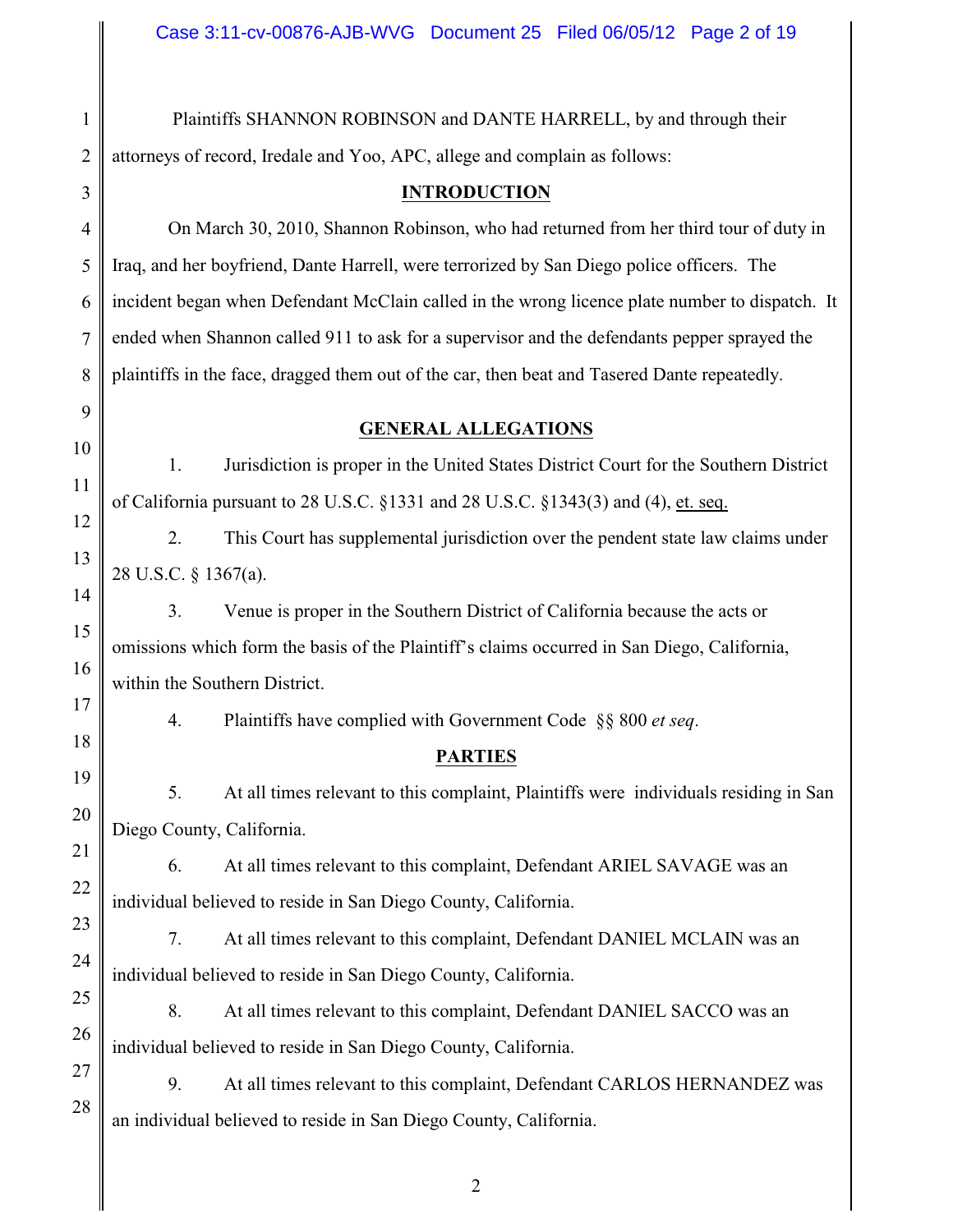22 28 3 11. At all times relevant to this complaint, Defendant DORINDA DODD was an individual believed to reside in San Diego County, California. the chief of San Diego Police Department and a policy-maker. 13. At all times relevant to this complaint, Defendant San Diego was a municipal corporation operating in San Diego County, California and operating the San Diego Police of their employment. inclusive, and/or is truly ignorant of the facts giving rise to their liability and will amend this complaint once their identities have been ascertained as well as the facts giving rise to their liability. **FACTS** herein by this reference. 16. In the late morning of March 30, 2010, Shannon Robinson and Dante Harrell drove to Canadian Steak Burger on  $36<sup>th</sup>$  and University to get lunch. car. 18. Dante was driving Shannon's 2005 burgundy Pontiac Sunfire. 19. Dante was stopped at an intersection on University Avenue with the left-turn signal on when Defendants Savage and McClain passed them going in the opposite direction. plate number. 21. McClain ran the plate, and it came back to a Honda. 22. McClain and Savage made a U-turn and put on the overhead lights.

## Case 3:11-cv-00876-AJB-WVG Document 25 Filed 06/05/12 Page 3 of 19

1 2 10. At all times relevant to this complaint, Defendant MATTHEW DOBBS was an individual believed to reside in San Diego County, California

- 3 4
- 5 6 12. At all times relevant to this complaint, Defendant WILLIAM LANSDOWNE was

7 8 9 10 Department and employing the individual defendant officers, who were acting within the scope

11 12 13 14 14. Plaintiff is truly ignorant of the true names and capacities of DOES 1 through 50,

15

16 17 15. Plaintiffs reallege all prior paragraphs of this complaint and incorporate the same

18 19

20 21 17. Shannon was in the passenger seat and their friend Ben was in the backseat of the

- 25 26 20. Dante broke no traffic laws but Savage asked McClain to run Shannon's license
- 27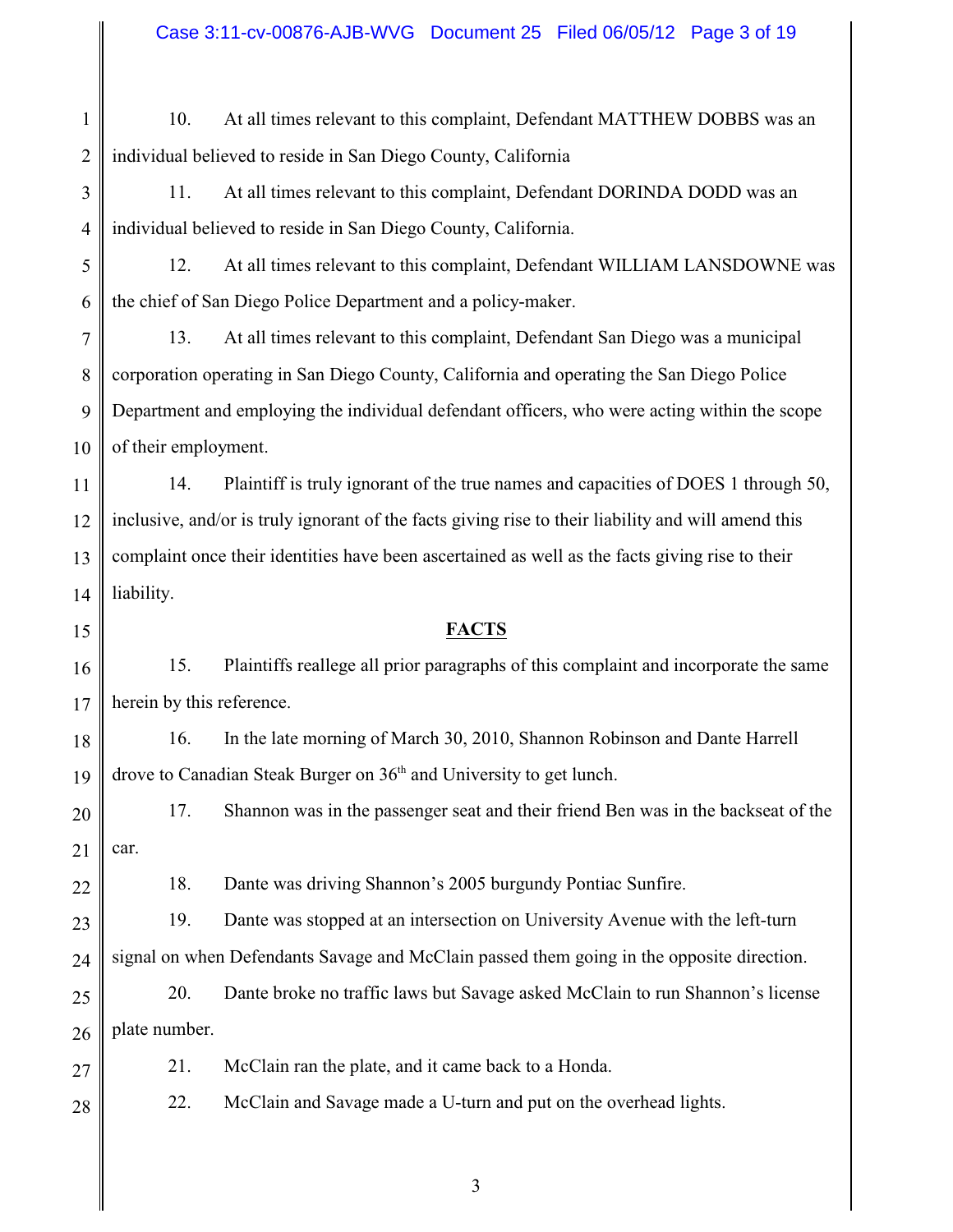#### Case 3:11-cv-00876-AJB-WVG Document 25 Filed 06/05/12 Page 4 of 19

1 2 3 4 5 6 7 8 9 10 11 12 13 14 15 16 17 18 19 20 21 22 23 24 25 26 27 28 23. McClain and Savage followed Shannon and Dante into the parking lot. 24. McClain radioed the license plate number to dispatch to alert them that they had stopped the Sunfire. Dispatch radioed back that the plate belonged to a Sunfire, not a Honda. 25. McClain determined that he had initially provided the wrong license plate number to dispatch. 26. By the time McClain and Savage pulled up on the Sunfire, Shannon and Dante had already pulled into the parking of the building where they had planned to have lunch. 27. As Savage was walking up to the driver's side of the car, McClain told Savage that the stop was a mistake. 28. As they were approaching the car, McClain said "My bad, I put in the wrong information." 29. Despite this, Savage went to the driver's side anyway and told Plaintiffs to roll down their windows. 30. Savage asked Dante to produce his driver's license and registration. 31. Dante asked Savage why he had been stopped. Savage did not respond. 32. Dante complied and gave Defendant Savage his identification. 33. Savage asked the other occupants of the car for identification and whether they were on probation or parole. 34. Savage told defendant McClain to get identification from Shannon, who was a passenger. Shannon did not have her driver's license with her but told McClain her license number from memory. 35. Ben, who was sitting in the backseat gave Savage and McClain his identification. 36. Shannon grew fearful because she knew that they had done nothing wrong and that the initial stop was due to McClain's error in calling in the wrong license plate number. 37. After time passed and they had complied with all of the Defendants' demands for nearly twenty minutes, Dante grew concerned. 38. Dante started to record the interaction with the officers on his cell phone.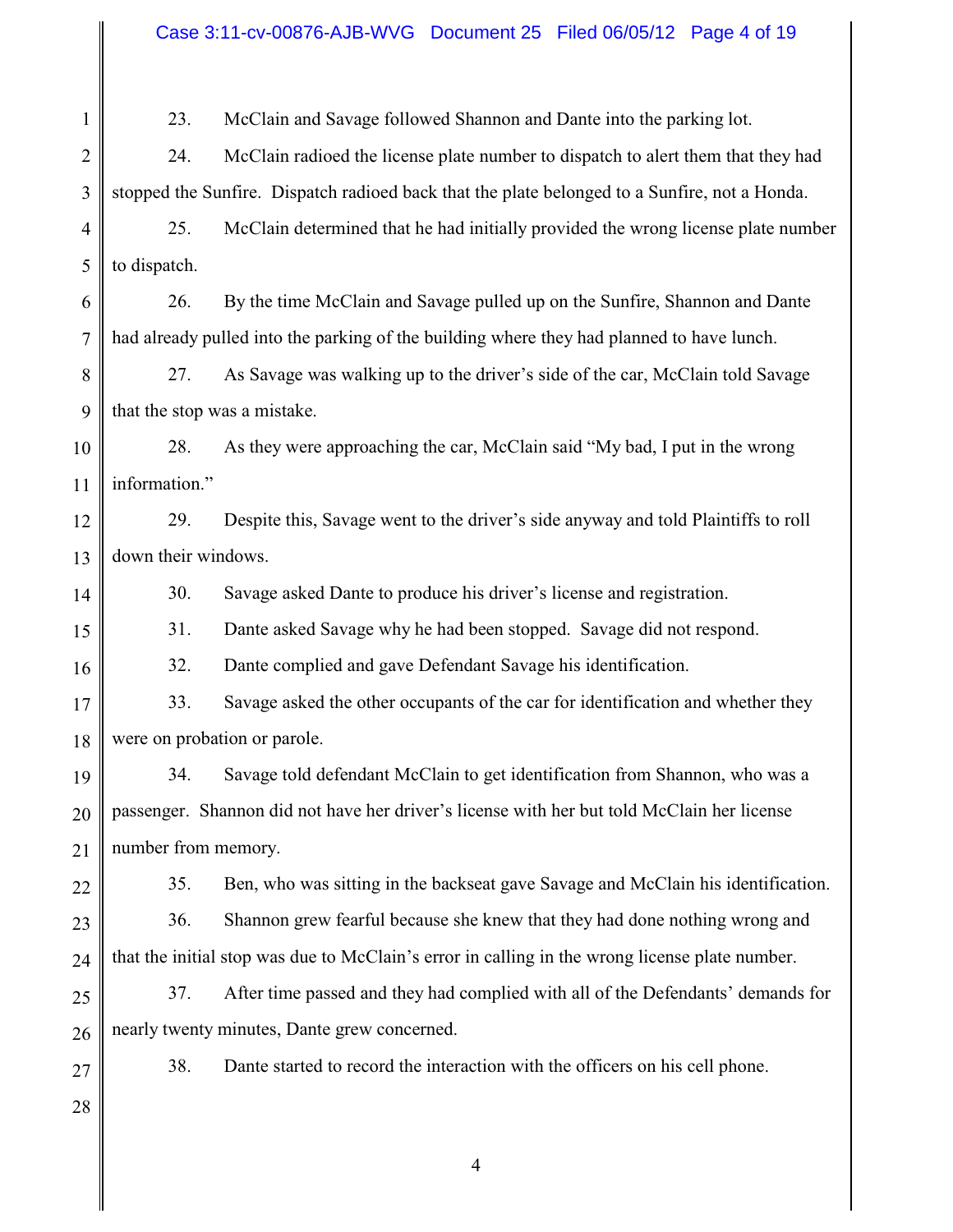# Case 3:11-cv-00876-AJB-WVG Document 25 Filed 06/05/12 Page 5 of 19

| 1              | 39.                        | McClain saw that Dante was recording and told Dante to stop.                     |  |  |  |
|----------------|----------------------------|----------------------------------------------------------------------------------|--|--|--|
| $\overline{2}$ | 40.                        | McClain threatened to take away Dante's telephone unless Dante stopped           |  |  |  |
| 3              | recording.                 |                                                                                  |  |  |  |
| 4              | 41.                        | During this time, Shannon was calling 911 to ask that a supervisor come to the   |  |  |  |
| 5              | scene.                     |                                                                                  |  |  |  |
| 6              | 42.                        | Defendant Savage told McClain "Hey, she's calling the sup[sic]."                 |  |  |  |
| 7              | 43.                        | McClain demanded that Shannon hang up the phone.                                 |  |  |  |
| 8              | 44.                        | McClain reached into the passenger side window and tried to grab the cell phone  |  |  |  |
| 9              | from Shannon's hand.       |                                                                                  |  |  |  |
| 10             | 45.                        | McClain told Shannon to get out of the car.                                      |  |  |  |
| 11             | 46.                        | The 911 operator told Shannon to stay in the car and not to get out.             |  |  |  |
| 12             | 47.                        | McClain repeated his orders that Shannon stop speaking to 911 and get out of the |  |  |  |
| 13             | car.                       |                                                                                  |  |  |  |
| 14             | 48.                        | McClain reached into the open window and grabbed Shannon and told Shannon        |  |  |  |
| 15             | that she was under arrest. |                                                                                  |  |  |  |
| 16             | 49.                        | Dante grew fearful; he reached over Shannon and locked the passenger side door.  |  |  |  |
| 17             | 50.                        | McClain ripped Dante's hand off the lock.                                        |  |  |  |
| 18             | 51.                        | Dante instinctively grabbed Shannon to protect her.                              |  |  |  |
| 19             | 52.                        | McClain called for backup.                                                       |  |  |  |
| 20             | 53.                        | McClain sprayed OC spray into the Pontiac, spraying Dante in the face.           |  |  |  |
| 21             | 54.                        | Savage and McClain pepper sprayed Shannon in the passenger seat and Ben in       |  |  |  |
| 22             | the backseat of the car.   |                                                                                  |  |  |  |
| 23             | 55.                        | McClain radioed for "urgent cover."                                              |  |  |  |
| 24             | 56.                        | Defendant Sacco arrived.                                                         |  |  |  |
| 25             | 57.                        | Sacco and Savage grabbed and tried to pull Dante out of his car.                 |  |  |  |
| 26             | 58.                        | Dante was attempting to stop McClain from dragging Shannon out of the car.       |  |  |  |
| 27             | 59.                        | Defendant Hernandez arrived and went to the passenger side.                      |  |  |  |
| 28             | 60.                        | Hernandez and McClain yelled for Shannon to get out of the car.                  |  |  |  |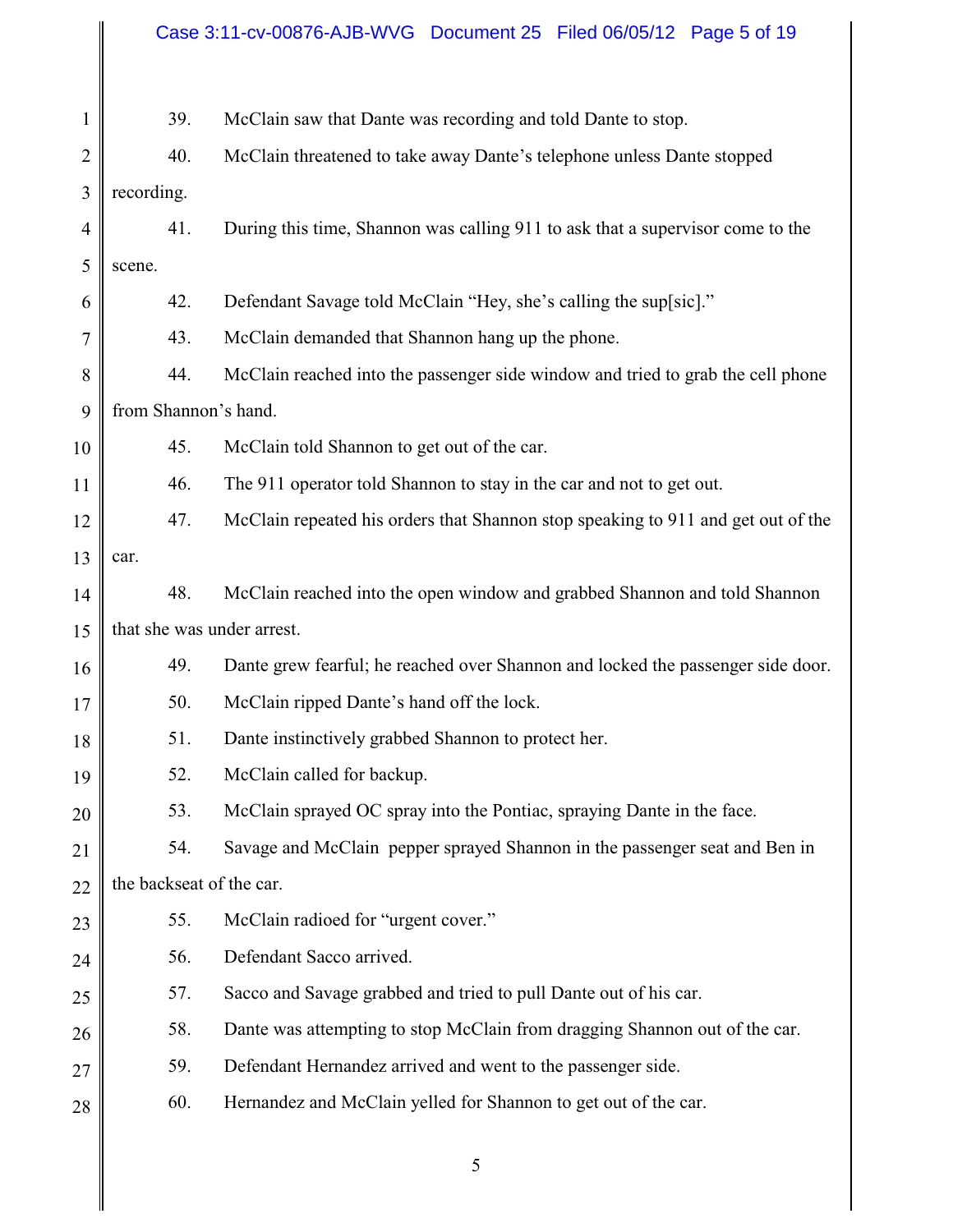#### 1 2 3 4 5 6 7 8 9 10 11 12 13 14 15 16 17 18 19 20 21 22 23 24 25 26 27 28 61. Hernandez and McClain yanked Shannon Robinson out of the car. 62. When Defendants pulled Shannon out of the car, they pulled Dante out through the passenger side door. 63. Defendants Tasered Dante multiple times. 64. McClain threw Shannon Robinson to the ground. One of the defendants placed Shannon in handcuffs. 65. After Defendants placed Shannon and Dante under arrest, they did not provide basic necessary care for their physical pain . 66. When Ben, the passenger in the backseat, complained of burning eyes from the pepper spray, one of the Defendants said, "Shut up. That shit doesn't even hurt that bad." 67. Defendants were laughing and joking among themselves. 68. Defendants tightened the handcuffs on Dante and refused to loosen them. **FIRST CAUSE OF ACTION (Civil Rights Action (42 U.S.C. § 1983) Unlawful Stop and Detention against Defendants Savage, McClain, Sacco, Hernandez, Dobbs, Dodd and Does 1-50]** 69. Plaintiffs reallege all prior paragraphs of this complaint and incorporates the same herein by this reference. 70. 42 U.S.C. § 1983 provides in part: Every person who, under color of any statute, ordinance, regulation, custom, or usage of any State or Territory subjects, or causes to be subjected, any person of the United States or other person within the jurisdiction thereof to the deprivation of any rights, privileges, or immunities secured by the Constitution and laws shall be liable to the party injured in an action at law, suit at equity or other proper proceeding for redress. 71. Plaintiffs had a firmly established right under the Fourth Amendment to be free from unreasonable seizure. 72. A detention without reasonable suspicion that a citizen has committed a crime violates the Fourth Amendment prohibition on unreasonable searches and seizure. 73. A police officer may stop and briefly detain a citizen based on a reasonable suspicion of involvement in a crime.

Case 3:11-cv-00876-AJB-WVG Document 25 Filed 06/05/12 Page 6 of 19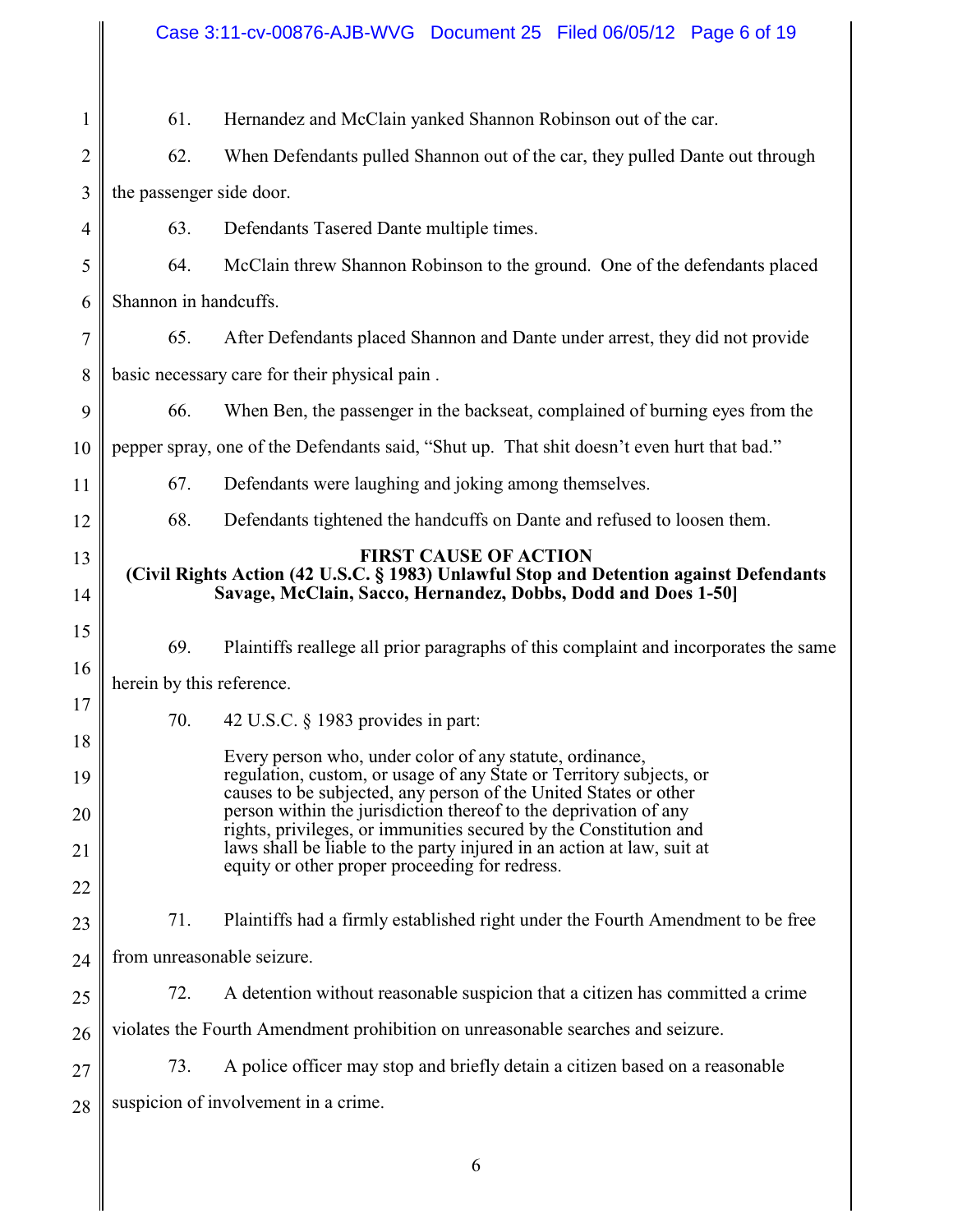#### Case 3:11-cv-00876-AJB-WVG Document 25 Filed 06/05/12 Page 7 of 19

1 2 74. Plaintiffs had committed no criminal offense or a traffic offense when McClain and Savage initiated the stop.

#### 3 4 5 75. McClain gave the dispatch the wrong plate number; by the time Savage and McClain stopped the Plaintiffs, they had information from dispatch that McClain had made an error.

76. Defendants knew that there was no basis for a stop.

77. Defendants acted unreasonably in stopping the plaintiffs' car and subjecting

8 Shannon and Dante to a prolonged investigatory detention when they had confirmation from

9 dispatch that the license plate number belonged to a Pontiac.

10 11 78. As a result of Defendants' actions, Plaintiff suffered damages in the amount to be proven at trial.

12

13

14

15

16

17

18

19

20

21

22

23

24

6

7

**SECOND CAUSE OF ACTION (Violation of 42 U.S.C. § 1983 RETALIATION against Defendants Savage, McClain, Sacco, Hernandez, Dobbs, Dodd and Does 1-50)**

79. Plaintiffs reallege all prior paragraphs of this complaint and incorporates the same herein by this reference.

80. Plaintiff Dante Harrell had a First Amendment right to record the police for engaging in what he perceived to be a violation of his rights.

81. Defendants McClain and Savage did not want a citizen recording or making public their unconstitutional acts.

82. Plaintiff Shannon Robinson had a Constitutional right as a citizen to petition the government for a redress of grievances.

83. Shannon Robinson exercised her right under the First Amendment to ask for a supervisor of the San Diego Police Department to come to the scene after she was held for twenty minutes after she had done nothing wrong.

25 26 84. Shannon was on the telephone with 911 operator requesting assistance from a supervisor.

85. Defendant McClain saw that Shannon was attempting to speak to his supervisor.

28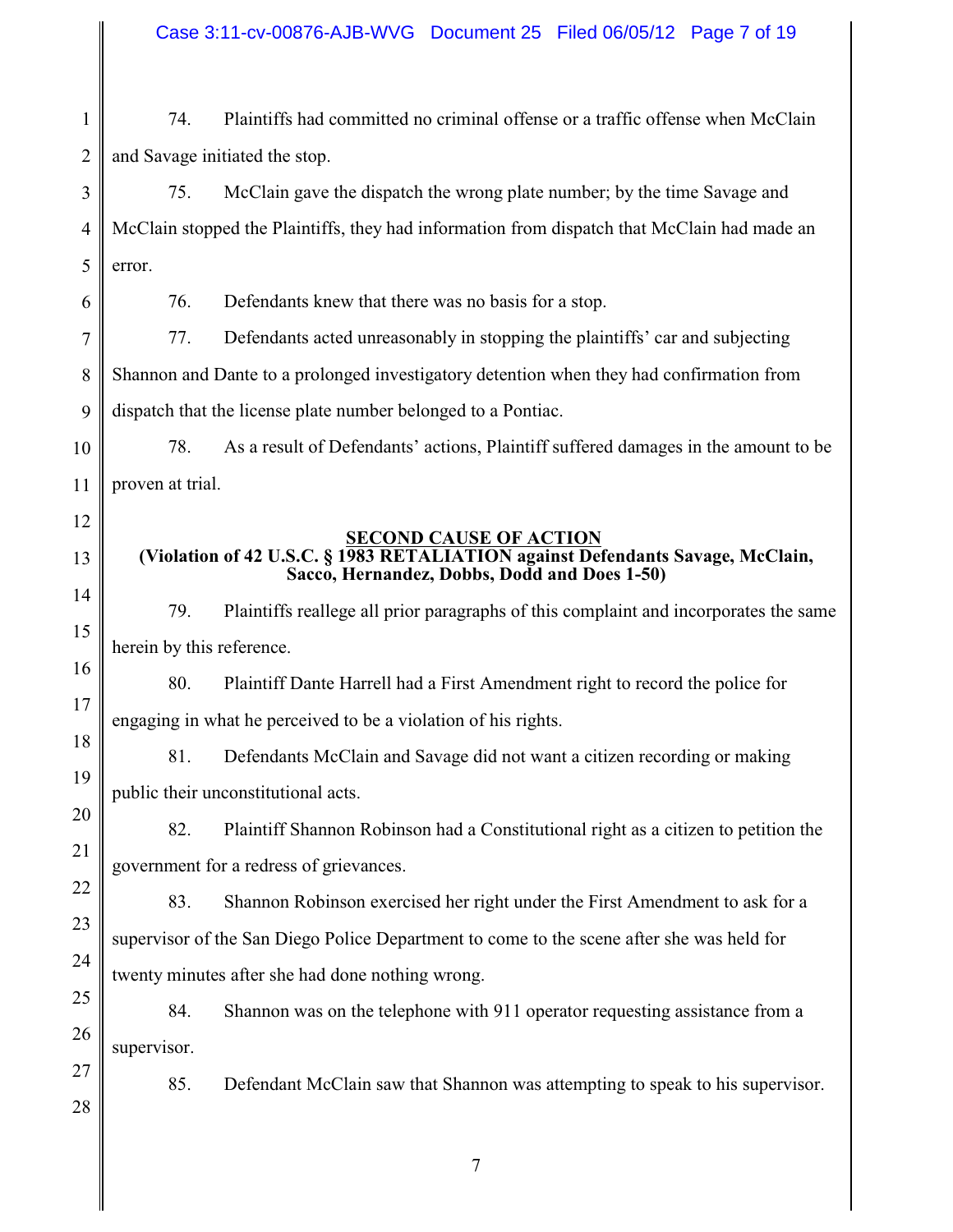# Case 3:11-cv-00876-AJB-WVG Document 25 Filed 06/05/12 Page 8 of 19

|                                                                                                                                             | 86.                                | McClain yelled at her to hang up.                                                                     |  |
|---------------------------------------------------------------------------------------------------------------------------------------------|------------------------------------|-------------------------------------------------------------------------------------------------------|--|
|                                                                                                                                             | 87.                                | Defendants used force on the Plaintiffs and arrested them as retaliation because                      |  |
|                                                                                                                                             | Dante recorded Savage and McClain. |                                                                                                       |  |
|                                                                                                                                             | 88.                                | Defendants used force on the Plaintiffs and arrested them as retaliation because                      |  |
| Shannon refused to hang up the phone with 911.                                                                                              |                                    |                                                                                                       |  |
|                                                                                                                                             | 89.                                | Defendants arrested Shanon and Dante based in part upon the exercise of                               |  |
| Shannon's free expression of concern that they were being investigated and interrogated when                                                |                                    |                                                                                                       |  |
| they had done nothing wrong.                                                                                                                |                                    |                                                                                                       |  |
|                                                                                                                                             | 90.                                | As a result of Defendants' actions, Plaintiffs suffered damages in the amount to be                   |  |
| proven at trial.                                                                                                                            |                                    |                                                                                                       |  |
|                                                                                                                                             |                                    | <b>THIRD CAUSE OF ACTION</b>                                                                          |  |
| [Civil Rights Action (42 U.S.C. § 1983) Excessive Force against Defendants Savage,<br>McClain, Sacco, Hernandez, Dobbs, Dodd and Does 1-50) |                                    |                                                                                                       |  |
|                                                                                                                                             | 91.                                | Plaintiffs reallege all prior paragraphs of this complaint and incorporates the same                  |  |
|                                                                                                                                             | herein by this reference.          |                                                                                                       |  |
|                                                                                                                                             | 92.                                | Plaintiffs had a firmly established right under the Fourth Amendment to be free                       |  |
|                                                                                                                                             |                                    | from official infliction of physical abuse, assault, battery, and intentional infliction of emotional |  |
|                                                                                                                                             | distress.                          |                                                                                                       |  |
|                                                                                                                                             | 93.                                | Plaintiffs had a firmly established right to be free from excessive force being used                  |  |
|                                                                                                                                             | against them.                      |                                                                                                       |  |
|                                                                                                                                             | 94.                                | On March 30, 2010, Plaintiffs Shannon Robinson and Dante Harrell posed no                             |  |
| threat to Defendants when they used excessive force.                                                                                        |                                    |                                                                                                       |  |
|                                                                                                                                             | 95.                                | There was no basis for the initial traffic stop or the interrogation that followed.                   |  |
|                                                                                                                                             | 96.                                | There was no need for use of any force in this situation because there was no                         |  |
|                                                                                                                                             |                                    | probable cause for an arrest.                                                                         |  |
|                                                                                                                                             | 97.                                | The use of force in deploying an OC spray in the faces of occupants of a car was                      |  |
|                                                                                                                                             |                                    | unnecessary and excessive.                                                                            |  |
|                                                                                                                                             | 98.                                | The use of force in grabbing and dragging Plaintiffs out of the car was                               |  |
|                                                                                                                                             |                                    |                                                                                                       |  |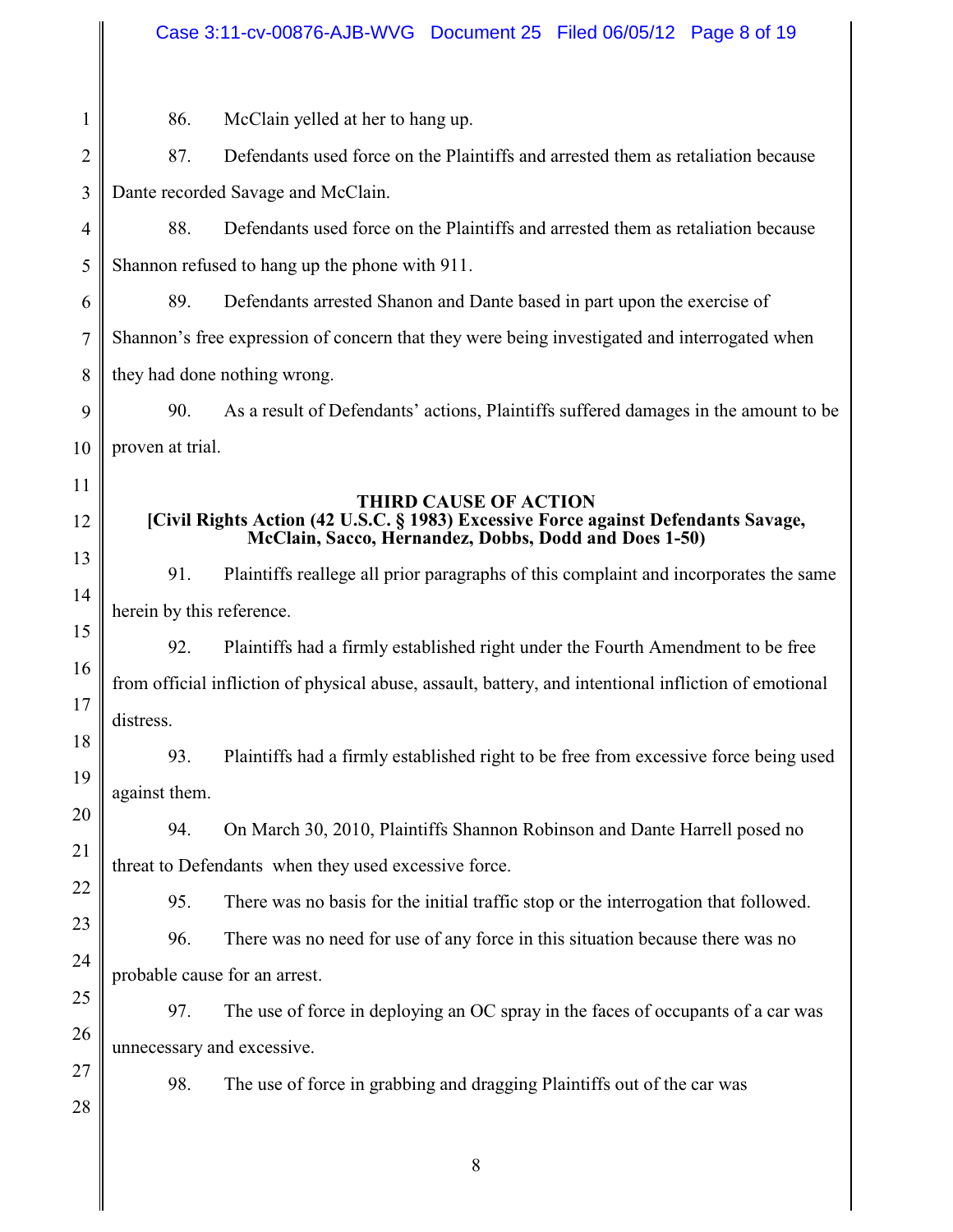### Case 3:11-cv-00876-AJB-WVG Document 25 Filed 06/05/12 Page 9 of 19

1 unnecessary and excessive.

- 2 3 99. The use of force in shooting Dante Harrell mulitple times with a Taser until he lost consciousness was unnecessary and excessive.
- 4

100. Defendants acted under color of state law in violating Plaintiffs' rights.

5 6 101. Defendants were acting in purported compliance with a policy promulgated by the San Diego Police Department, in using force against citizens who had broken no law.

7 8 9 102. During the relevant period, defendants were acting under color and pretense of law, to wit: under color of the statutes, ordinances, regulations, customs and usages of the State of California and the City of San Diego.

- 10 11 12 103. Defendants, acting under the color of statute, ordinances, regulations, customs and usages of the State, knew that use of force in these circumstances was illegal under clearly established law.
- 13 14 15 16 104. The conduct alleged herein caused Plaintiffs to be deprived of their civil rights that are protected under the United States Constitution which has also legally, proximately, foreseeably and actually caused Plaintiffs to suffer physical injury, emotional distress, pain and suffering, and further damages according to proof at the time of trial.

17 18 19 20 21 105. The conduct alleged herein was done in deliberate or reckless disregard of and plaintiff's constitutionally protected rights; justifying the award of exemplary damages against defendant officers in an amount according to proof at the time of trial in order to deter the defendant from engaging in similar conduct and to make an example by way of monetary punishment.

22

106. Plaintiffs are also entitled to attorney fees and costs of suit herein.

23

24

**FOURTH CAUSE OF ACTION (Civil Rights Action (42 U.S.C. § 1983) False Arrest against Defendants Savage, McClain, Sacco, Hernandez, Dobbs, Dodd and Does 1-50]**

25 26 107. Plaintiffs reallege all prior paragraphs of this complaint and incorporates the same herein by this reference.

27

28

108. Plaintiffs had a firmly established right under the Fourth Amendment to be free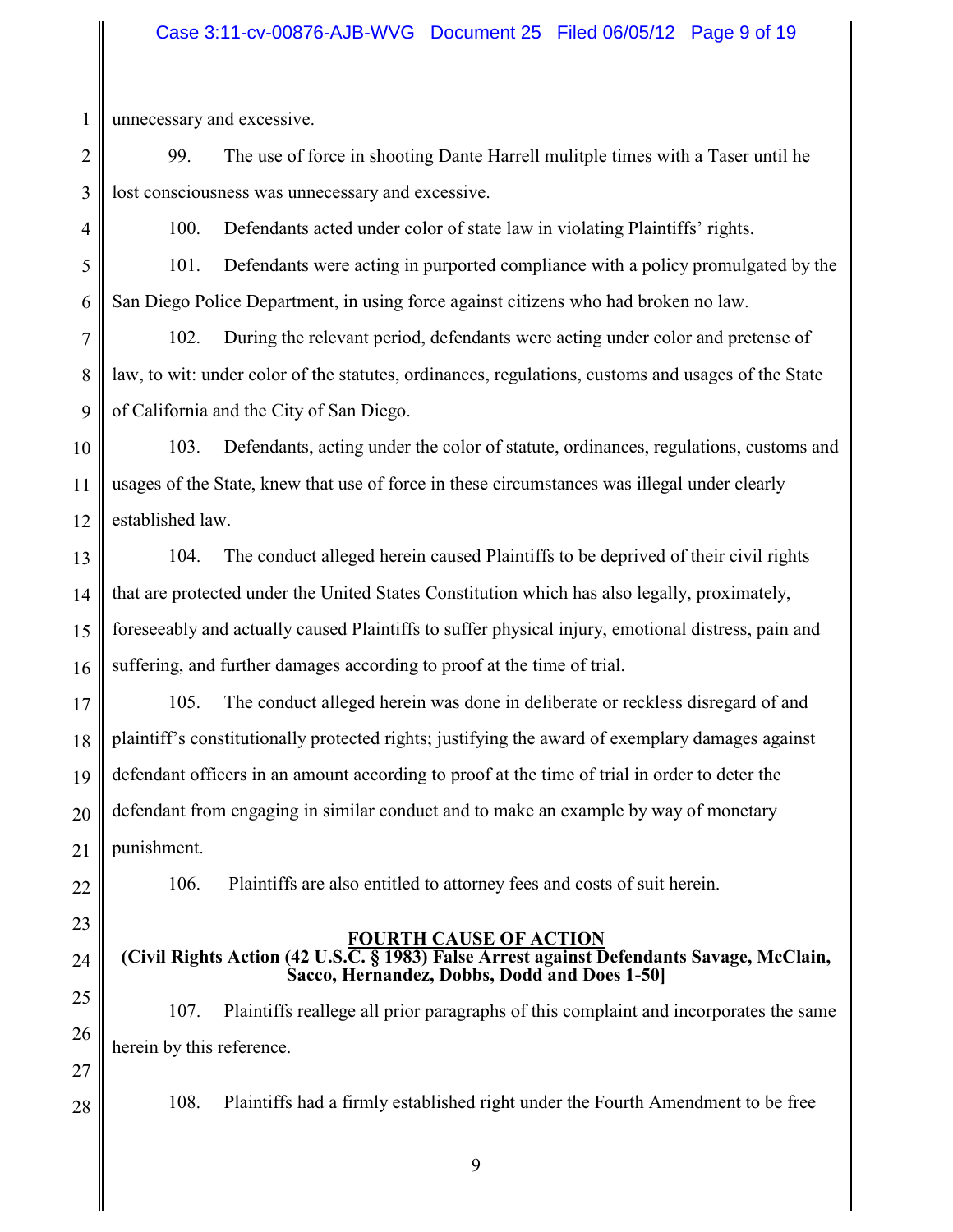#### Case 3:11-cv-00876-AJB-WVG Document 25 Filed 06/05/12 Page 10 of 19

1 2 from arrest without probable cause. Defendants arrested Shannon Robinson and Dante Harrell without a warrant despite the fact that they had committed no crime.

3

4

5

19

20

109. Defendants arrested Shannon Robinson and Dante Harrell without probable cause. 110. Defendants were at this time performing their duties as officers for the defendant, City of San Diego.

6 7 8 111. During the relevant period, Defendants were acting under color and pretense of law, to wit: under color of the statutes, ordinances, regulations, customs and usages of the State of California and the City of San Diego.

9 10 11 12 13 112. The Defendants, separately and in concert, engaged in the illegal conduct to the injury of the Plaintiffs, and deprived Plaintiff s of the rights, privileges and immunities secured to them by the Fourth Amendment to the Constitution of the United States and the laws of the United States. Defendants acted with callous disregard for the constitutionally protected rights of Plaintiffs

14 15 113. Plaintiffs were subjected to humiliation, fear, and pain and suffering by the illegal acts of Defendants and suffered injuries as a result of the Defendants' actions.

16 17 18 114. Plaintiffs are entitled to compensatory damages, punitive damages, attorney's fees under 42 U.S.C.  $\S$  1988, and all applicable law, and such additional relief as the Court deems just.

#### **FIFTH CAUSE OF ACTION**

## **[Civil Rights Action (42 U.S.C. § 1983 False Imprisonment against Defendants Savage, McClain, Sacco, Hernandez, Dobbs, Dodd and Does 1-50)**

21 22 115. Plaintiffs reallege all prior paragraphs of this complaint and incorporates the same herein by this reference.

23 24 116. Defendants unlawfully detained Plaintiffs for an unreasonable period of time after they knew or should have known that they had committed no crimes.

25 26 117. False imprisonment is the nonconsensual, intentional confinement of a person, without lawful privilege, for an appreciable length of time, however short.

27 28 118. The conduct of Defendants also amounts to oppression, fraud or malice within the meaning of California Civil Code § 3294 *et seq.* and punitive damages should be assessed against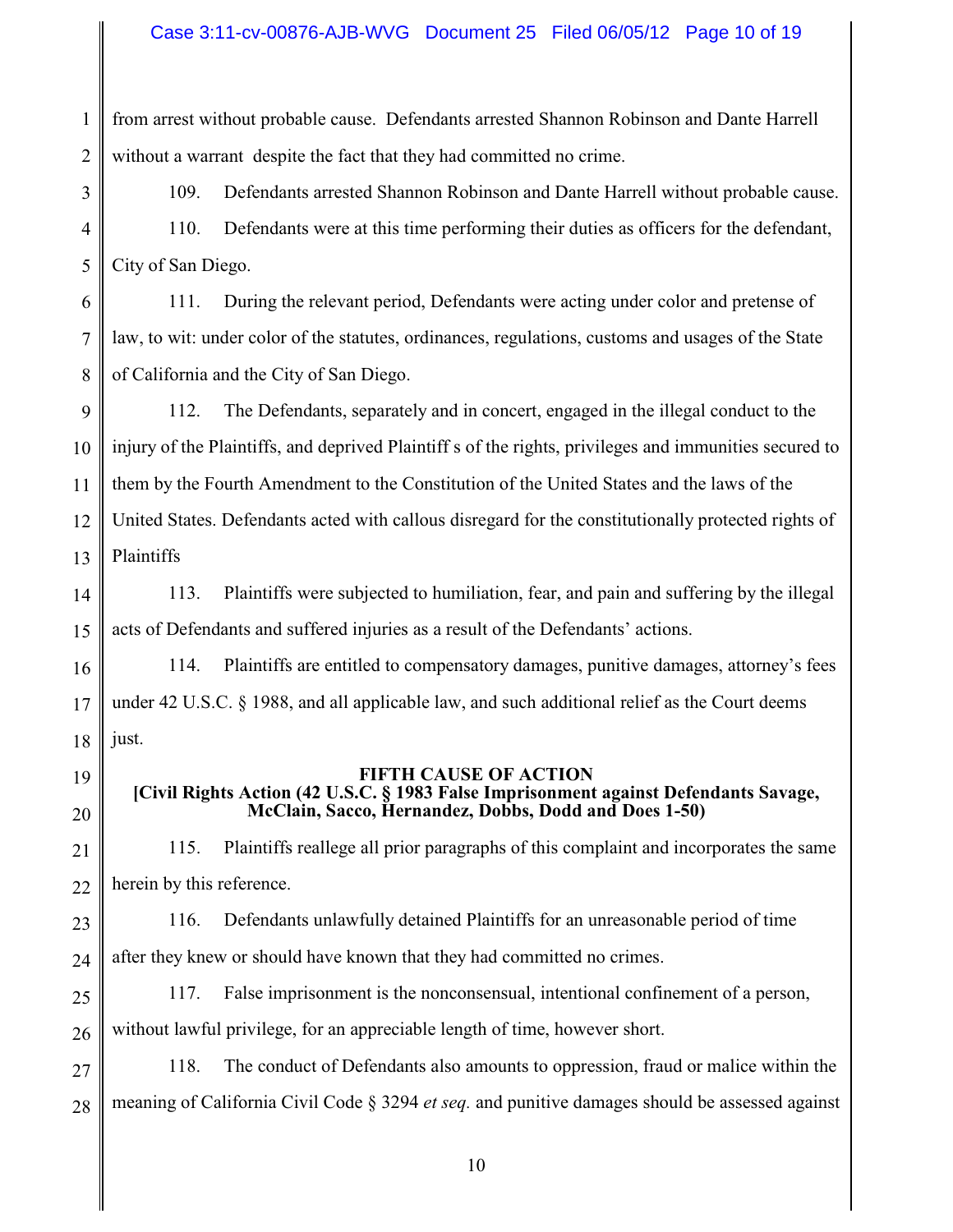## Case 3:11-cv-00876-AJB-WVG Document 25 Filed 06/05/12 Page 11 of 19

1 each defendant for the purpose of punishment and for the sake of example.

119. As a result of Defendants' actions, Plaintiff suffered damages in the amount to be proven at trial.

5 6

2

3

4

#### **SIXTH CAUSE OF ACTION [ Civil Rights Action (42 U.S.C. § 1983) Malicious Prosecution against Defendants Savage, McClain, Sacco, Hernandez, Dobbs, Dodd and Does 1-50)**

7 8 120. Plaintiffs reallege all prior paragraphs of this complaint and incorporates the same herein by this reference.

9 10 121. Defendants Savage, McClain, Sacco, Hernandez, Dobbs, Dodd intentionally and maliciously instituted a legal action against Plaintiffs without probable cause.

11 122. The criminal case against Plaintiffs was dismissed, resulting in the

12 termination of the charges in their favor.

13 123. Defendants acted with reckless disregard of the law and of the legal rights of

14 Plaintiffs in causing a criminal proceeding to begin.

15 16 124. Plaintiffs were subjected to humiliation, fear, and pain and suffering by the illegal acts of Defendants and suffered injuries as a result of the Defendants' actions.

17 18 19 125. Plaintiffs are entitled to compensatory damages, punitive damages, attorney's fees under 42 U.S.C.  $\S$  1988, and all applicable law, and such additional relief as the Court deems just.

20

23

24

25

26

## **SEVENTH CAUSE OF ACTION**

21 22  **Assault against Defendants Savage, McClain, Sacco, Hernandez, Dobbs, Dodd and Does 1- 50** 

126. Plaintiffs reallege all prior paragraphs of this complaint and incorporate the same herein by this reference.

127. Defendants assaulted Shannon Robinson and Dante Harrell by intentionally placing them in imminent apprehension of physical violence. Defendants threatened to use OC spray and the Taser.

27 28 128. Defendants acted with an intent to cause harmful or offensive contact with the Plaintiffs and the intended harmful or offensive contact did in fact occur.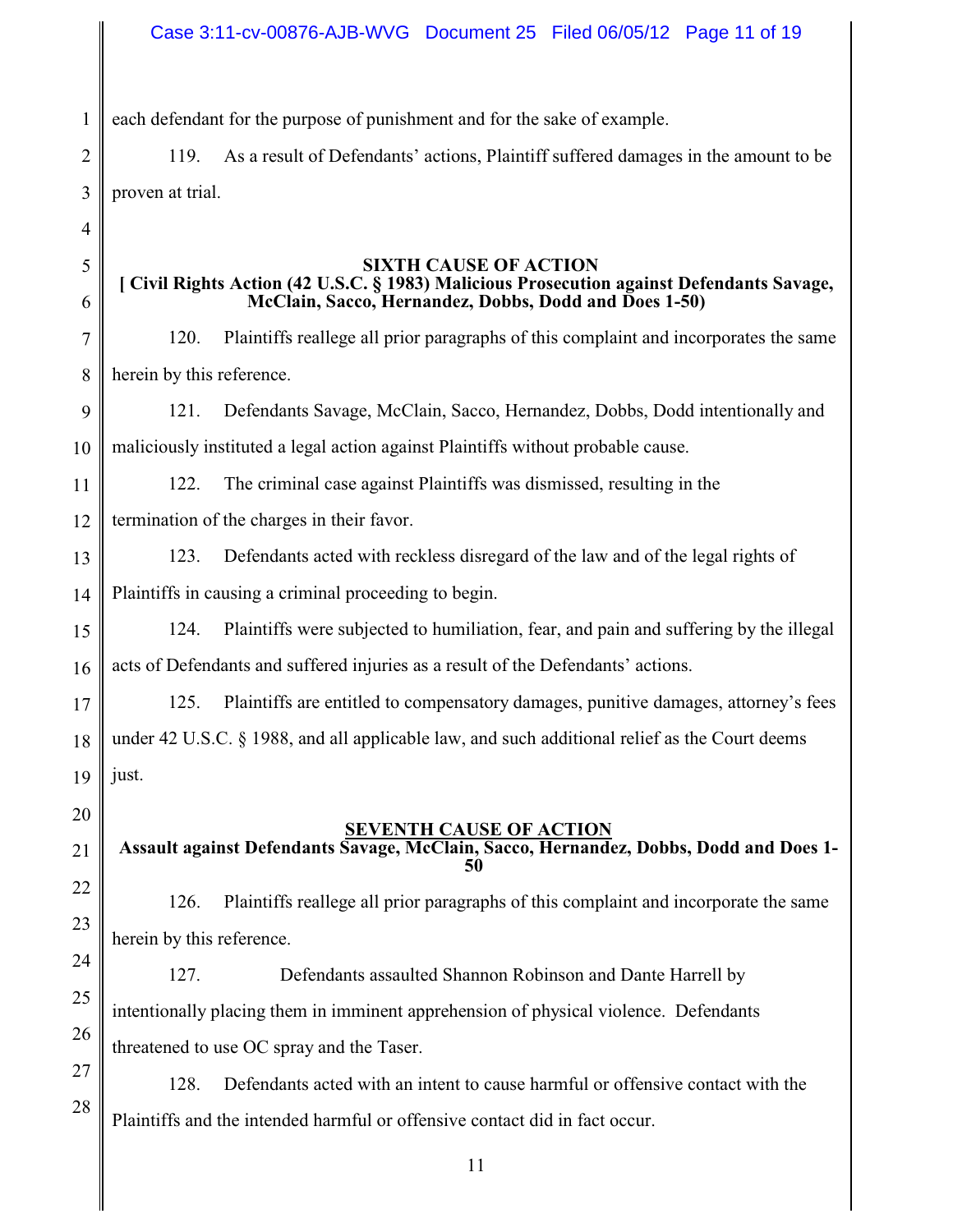1 2 3 4 129. The harmful or offensive contact was not privileged nor consented to and was excessive, unreasonable and done with deliberate indifference to the rights and safety of Plaintiffs and was done with the intent to inflict punishment, above and beyond the reason for using the force in the first place.

5 6 7 130. As a result of the defendants' intent to cause harmful or offensive contact with Plaintiffs and the fact that the intended harmful or offensive contact did in fact occur, Plaintiffs suffered damages according to proof at the time of trial.

8 9 10 131. Defendants' conduct also amounts to oppression, fraud or malice and punitive damages should be assessed against them for the purpose of punishment and for the sake of example.

### **EIGHTH CAUSE OF ACTION**

## **Battery against Defendants Savage, McClain, Sacco, Hernandez, Dobbs, Dodd and Does 1- 50**

13 14 132. Plaintiffs reallege all prior paragraphs of this complaint and incorporate the same herein by this reference.

15 16 133. Defendants acted with an intent to cause harmful or offensive contact with the Plaintiffs and the intended harmful or offensive contact did in fact occur.

134. The harmful or offensive contact was not privileged nor consented to.

18 19 20 135. As a result of the Defendants' intent to cause harmful or offensive contact with Plaintiffs and the fact that the intended harmful or offensive contact did in fact occur, Plaintiffs have suffered damages according to proof at the time of trial.

21 22 23 136. Defendants' conduct also amounts to oppression, fraud or malice and punitive damages should be assessed against them for the purpose of punishment and for the sake of example.

24

25

11

12

17

**NINTH CAUSE OF ACTION Intentional Infliction of Emotional Distress against Defendants Savage, McClain, Sacco, Hernandez, Dobbs, Dodd and Does 1-50**

26 27 137. Plaintiffs reallege all prior paragraphs of this complaint and incorporate the same herein by this reference.

28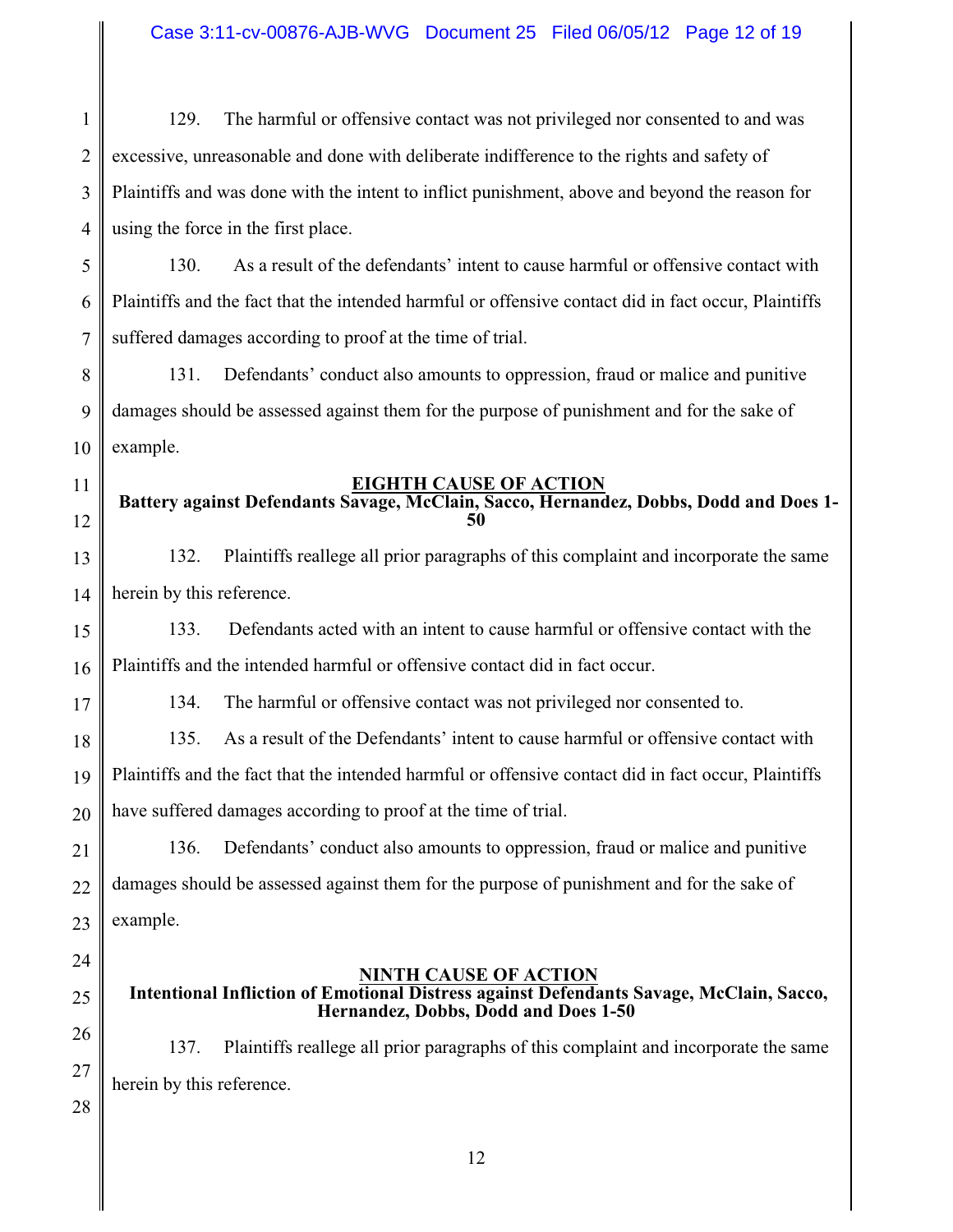138. By engaging in the acts alleged herein, Defendants Savage, McClain, Sacco,

2 3 Hernandez, Dobbs, Dodd and Does 1-50 engaged in outrageous conduct with an intent to or a reckless disregard of the probability of causing Plaintiffs to suffer emotional distress.

4 5 139. As a direct, proximate and foreseeable result, Plaintiffs suffered severe emotional distress and the outrageous conduct was the cause of the emotional distress suffered by Plaintiffs.

6 7 8 140. The conduct of Defendants also amounts to oppression, fraud or malice and punitive damages should be assessed against Defendants for the purpose of punishment and for the sake of example.

9 10

11

12

13

14

15

16

17

18

19

20

21

22

23

24

25

26

27

1

#### **TENTH CAUSE OF ACTION Negligence against All Defendants**

141. Plaintiffs reallege all prior paragraphs of this complaint and incorporate the same herein by this reference.

142. Defendants had a duty to Plaintiffs to act with ordinary care and prudence so as not to cause harm or injury to another.

143. By engaging in the acts alleged herein, Defendants Savage, McClain, Sacco, Hernandez, Dobbs, Dodd and Does 1-50 failed to act with ordinary care and breached their duty of care owed to Plaintiffs.

144. Defendants Lansdowne and City of San Diego failed to act with ordinary care in failing to properly train and supervise their officers with respect to proper procedures on detention and arrest of citizens; the use of force in effectuating arrests; and the use of the Taser.

145. As a direct, proximate and foreseeable result of defendants' breach of their duty of care, Plaintiffs suffered damages in an amount according to proof at the time of trial.

#### **ELEVENTH CAUSE OF ACTION (Civil Rights Action (42 U.S.C. § 1983) Against Defendants LANSDOWNE, SAN DIEGO and Does 1-20 For Failure to Properly Screen and Hire)**

146. Plaintiffs reallege all prior paragraphs of this complaint and incorporate the same herein by this reference.

147. The defendants, City of San Diego, Chief William Lansdowne, their agents,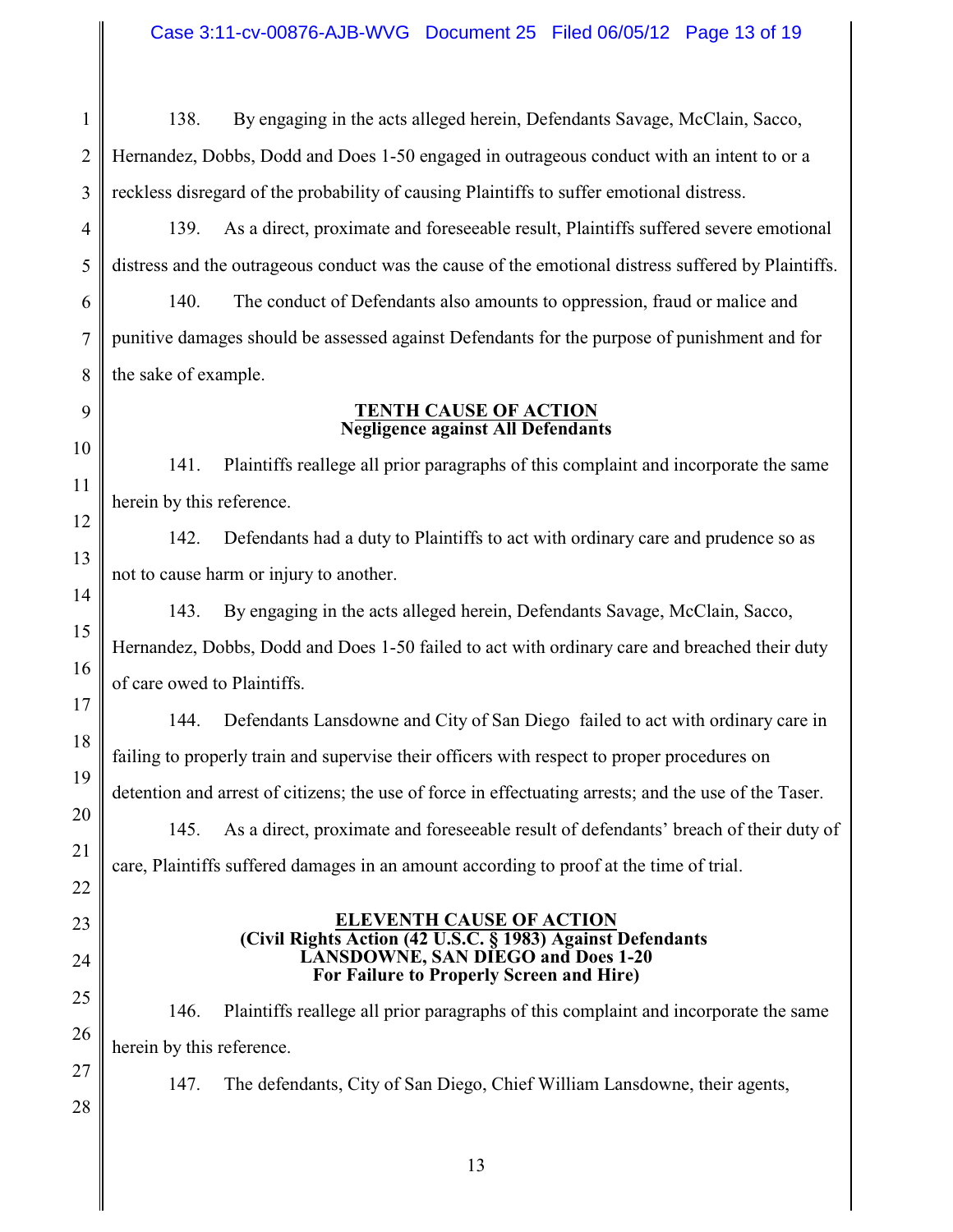## Case 3:11-cv-00876-AJB-WVG Document 25 Filed 06/05/12 Page 14 of 19

1 2 3 4 5 6 7 8 9 10 11 12 13 14 15 16 17 18 19 20 21 22 23 24 25 26 27 servants and employees failed to adequately and properly screen and hire the defendant employees. 148. The failure of these defendants to properly screen and hire the defendant police officers as a matter of policy, custom and practice, in the exercise of their functions, was deliberately indifferent to the constitutional rights of plaintiffs and done with conscious disregard for the dangers of harm and injury to the plaintiff and others similarly situated. 149. Due to the acts of the defendants, the failure to properly screen and hire police officers and the continued employment of the defendant police officers present a clear and present danger to the residents of the County of San Diego. 150. The lack of adequate screening and hiring practices by the defendants evince deliberate indifference to the rights of plaintiffs and others in their position. 151. These hiring practices led to the employment of defendants Savage, McClain, Sacco, Hernandez, Dobbs, and Dodd and caused the harms suffered by the plaintiffs in this case. 152. As a result of Defendants' actions, Plaintiffs suffered physical and psychological injuries. **TWELFTH CAUSE OF ACTION [Civil Rights Action (42 U.S.C. § 1983) For Failure to Properly Train Against Defendants LANSDOWNE, CITY OF SAN DIEGO and Does 1-20]** 153. Plaintiffs reallege all prior paragraphs of this complaint and incorporate the same herein by this reference. 154. The defendants City of San Diego and Chief William Lansdowne, as a matter of custom, practice and policy, failed to maintain adequate and proper training as to the constitutional rights of citizens and arrestees; to prevent the consistent and systematic use of excessive force; and to prevent extra judicial punishment by officers. 155. Defendants failed to provide adequate training to police officers on the proper protocol and procedure on detention and arrest of citizens; the use of force in effectuating arrests; and the use the Taser. 156. Therefore, these defendants, with deliberate indifference, disregarded a duty to

28 protect the public from official misconduct.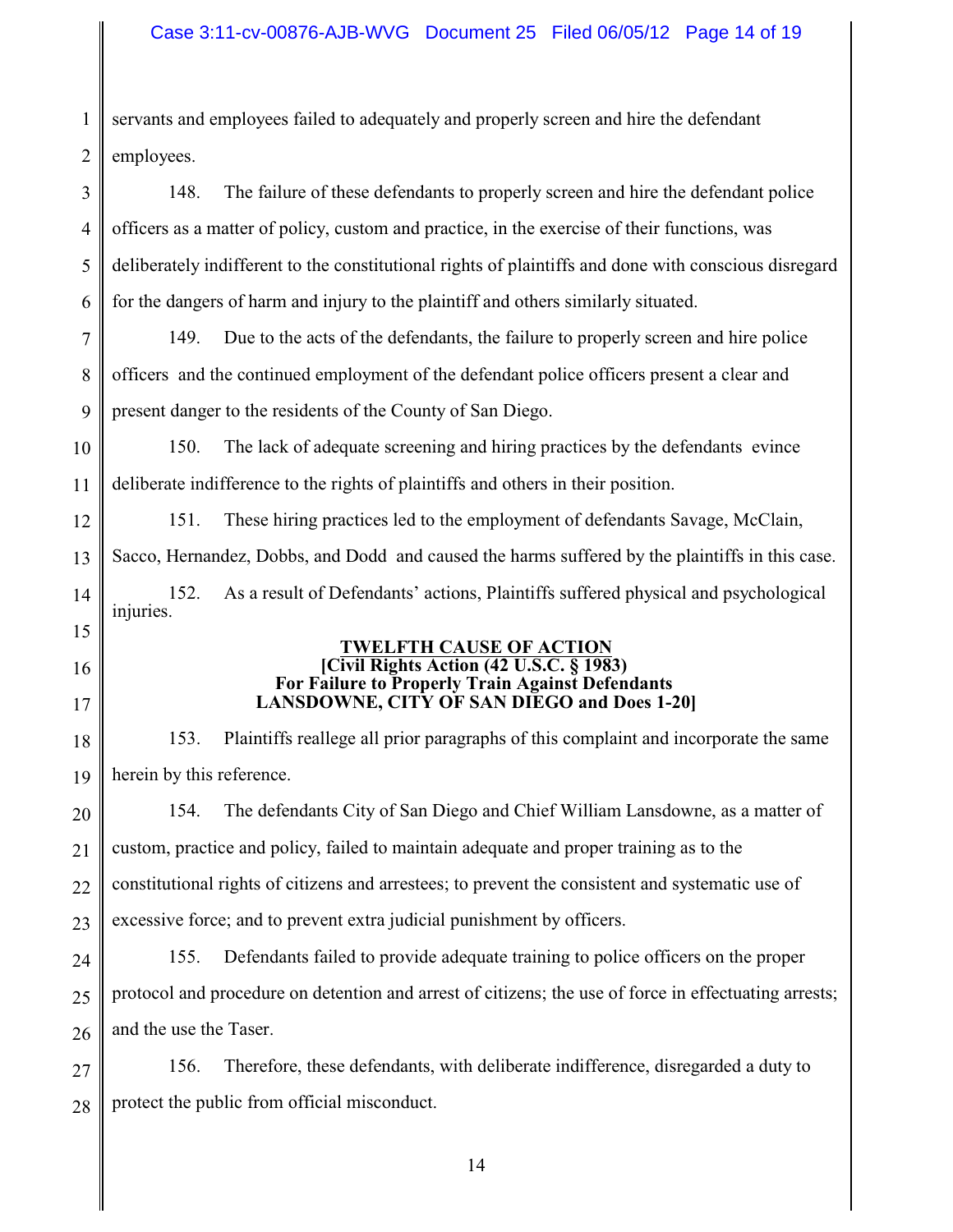Case 3:11-cv-00876-AJB-WVG Document 25 Filed 06/05/12 Page 15 of 19

1 2 157. The failure to promulgate or maintain constitutionally adequate training was done with deliberate indifference to the rights of plaintiffs and others in their position.

158. The constitutionally infirm lack of adequate training as to the officers in this case caused plaintiffs' damages.

159. As a result of Defendants' actions, Plaintiffs suffered physical and psychological injuries.

#### **THIRTEENTH CAUSE OF ACTION [Civil Rights Action (42 U.S.C. § 1983) For Failure to Supervise and Discipline Against Defendants LANSDOWNE, CITY OF SAN DIEGO and Does 1-20]**

160. Plaintiffs reallege all prior paragraphs of this complaint and incorporate the same herein by this reference.

161. City of San Diego and Chief William Lansdowne, as a matter of custom, practice and policy, failed to supervise police officers to prevent, deter and punish the unconstitutional and excessive use of force.

162. Upon information and belief, the defendants knew or should have known of the dangerous propensities of defendants Savage, McClain, Sacco, Hernandez, Dobbs, and Dodd but took no steps to supervise them, correct their abuse of authority, or discourage their unlawful use of authority.

163. To the contrary, defendants condoned and acquiesced in the abusive behavior of police officers by refusing to retrain them, discipline them, or correct their abusive behavior.

164. Defendants Savage, McClain, Sacco, Hernandez, Dobbs, and Dodd were not disciplined for their use of force on Plaintiffs Shannon Robinson and Dante Harrell.

165. Defendants were, or should have been aware that the policy regarding supervision and discipline of officers who violated the civil rights of the citizens and commit assault and battery was so inadequate that it was obvious that a failure to correct it would result in further incidents of dangerous and lawless conduct perpetrated by their officers.

166. The constitutionally deficient investigation and lack of discipline was done with deliberate indifference to the rights of plaintiffs and others in their position.

167. The lack of adequate supervision and discipline caused plaintiffs' damages.

27 28

3

4

5

6

7

8

9

10

11

12

13

14

15

16

17

18

19

20

21

22

23

24

25

26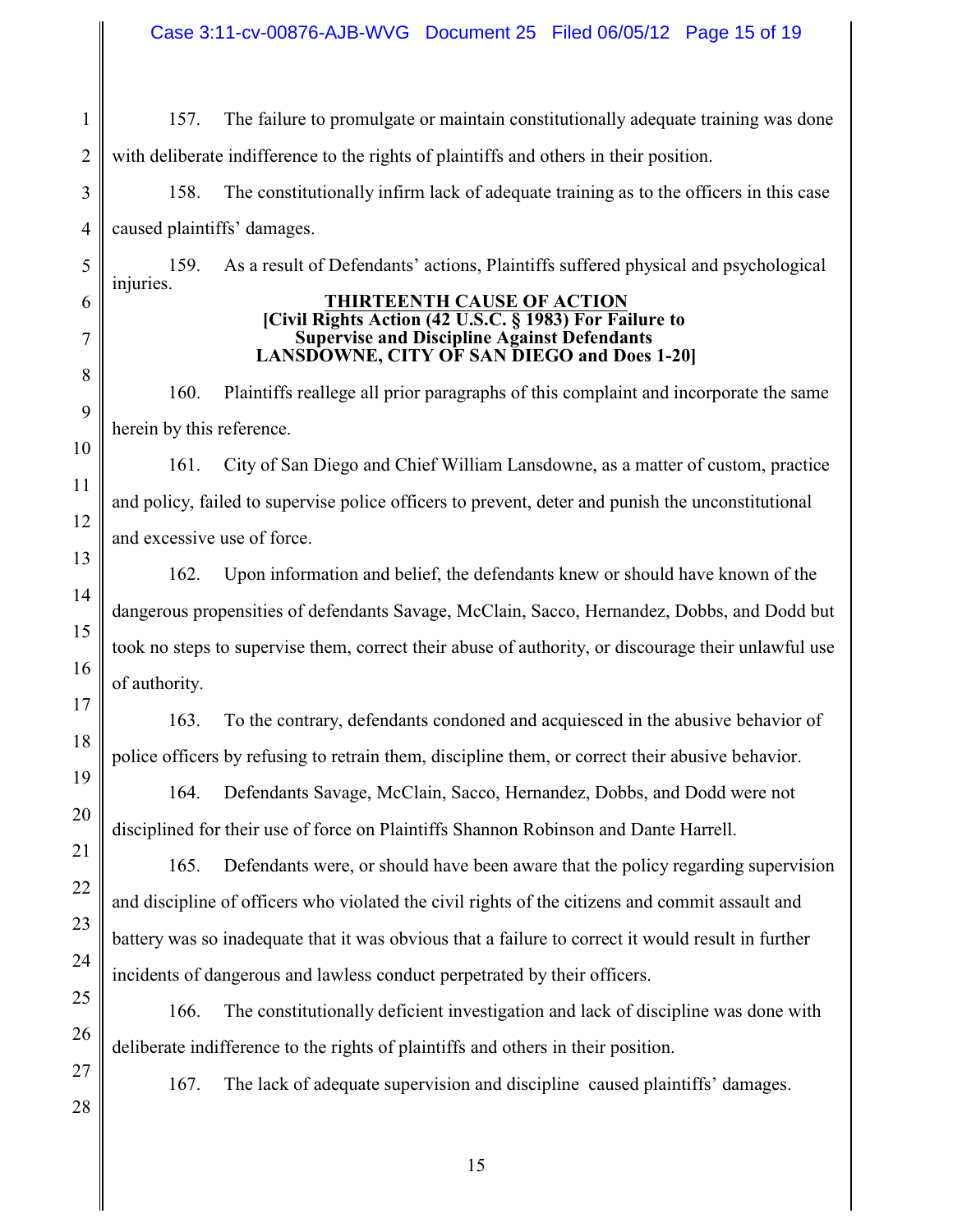#### Case 3:11-cv-00876-AJB-WVG Document 25 Filed 06/05/12 Page 16 of 19

168. As a result of Defendants' actions, Plaintiffs suffered physical and psychological injuries.

3 4 5 6 7 8 9 10 11 12 13 14 15 16 17 18 19 20 21 22 23 24 25 26 **FOURTEENTH CAUSE OF ACTION (***Monell* **Municipal Liability Civil Rights Action (42 U.S.C. § 1983) Against Defendant CITY OF SAN DIEGO) Policy of Use of Excessive Force** 169. Plaintiffs reallege all prior paragraphs of this complaint and incorporate the same herein by this reference. 170. Defendant San Diego promulgated and maintained an unconstitutional policy, ordinance or regulation which allowed its police officers to use the Taser in violation of the rights of citizens. 171. Defendant was deliberately indifferent to the widespread misconduct on the part of San Diego police officers in detaining citizens who had committed no crimes. 172. Defendant was deliberately indifferent to the widespread misconduct on the part of San Diego police officers in the application of unnecessary and excessive use of force. 173. Defendant was deliberately indifferent to the widespread use of Tasers by its officers and failed to set forth appropriate policy regarding the use of the Taser as required by *Bryan v. MacPherson*, 590 F.3d 767 (9<sup>th</sup> Cir. 2009). 174. During the relevant period, defendant police officers, Savage, McClain, Sacco, Hernandez, Dobbs, Dodd and Doe 1 through 20, were acting pursuant the policy of defendant San Diego. 175. Defendant knew or should have known of the risks posed by the Department's policies regarding the improper and excessive use of force and the use of the Taser. 176. The defendant was deliberately indifferent to the right of Shannon Robinson and Dante Harrell to be free from, and protected from, harm by the brutality of police officers and to be secure in their bodily integrity.

27 177. As a direct result, plaintiffs were battered, intentionally and negligently inflicted with emotional distress and their Constitutional rights were violated.

28

1

2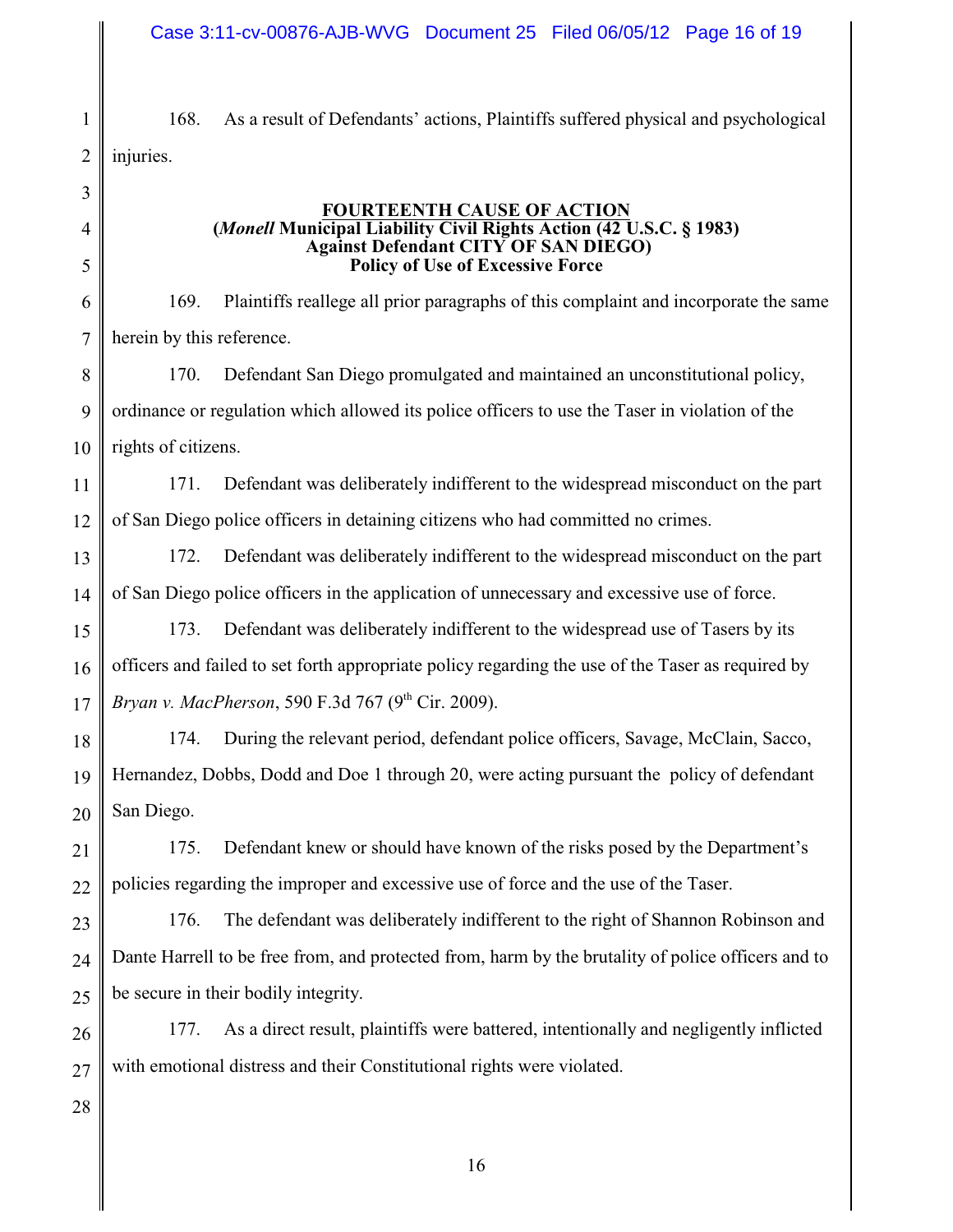1 178. The unlawful and illegal conduct of the defendant deprived plaintiffs of the rights, privileges and immunities secured to themm by the Constitutions of the United States and of the State of California.

179. As a direct, proximate and foreseeable result, Plaintiffs suffered damages in an amount according to proof at the time of trial.

> **FIFTEENTH CAUSE OF ACTION [California Civil Rights Violation (Section 52.1) against all defendants]**

180. Plaintiffs reallege all prior paragraphs of this complaint and incorporate the same herein by this reference.

181. Plaintiffs had a firmly established right to be free from excessive force under the Fourth Amendment through the Fourteenth Amendment to the United States Constitution and the equivalent provisions of the California Constitution.

182. The California Legislature has declared that it violates our state civil rights act for any person to interfere with the exercise or enjoyment by any individual of his rights secured by the United States Constitution or state or federal law. This includes any interference of these rights by threats, intimidation, coercion or attempted threats, intimidation or coercion.

183. The Defendants interfered with Plaintiffs' rights under the Fourth Amendment of the United States Constitution and the equivalent provisions of the state Constitution by the use of force alleged above.

184. This interference with Plaintiffs' rights was perpetrated by the Defendants in violation of California Civil Code§ 52.1 and their right under the Fourth and Fourteenth Amendments to be free from excessive force under the Fourth Amendment and the Fourteenth Amendment to the United States Constitution and the California Constitution.

185. Due to the violation of Plaintiffs' rights by all Defendants, Plaintiffs suffered economic damages and non-economic damages, including, but not limited to, emotional distress, pain and suffering, medical expenses and fear caused by the acts complained of herein according to proof at the time of trial.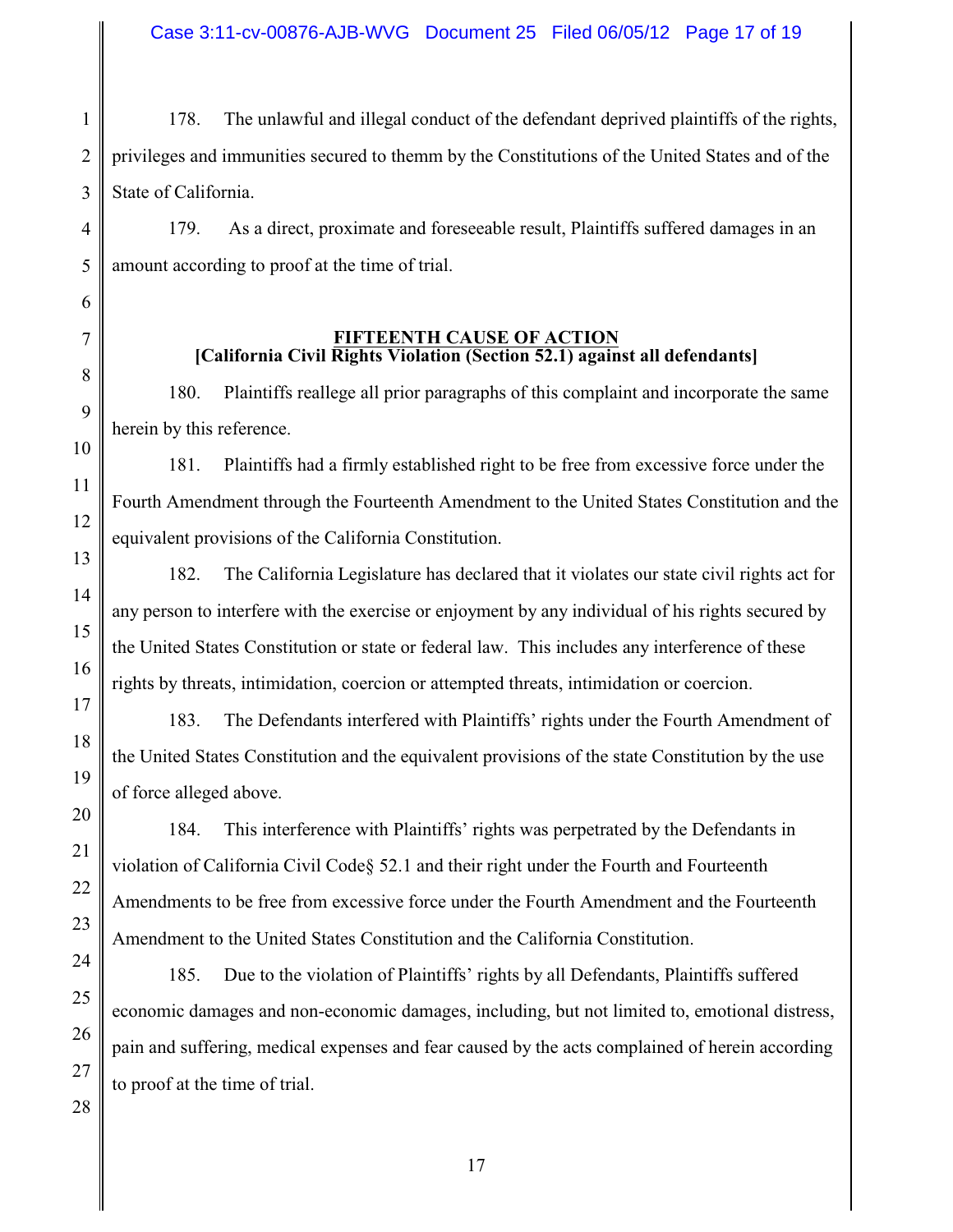Case 3:11-cv-00876-AJB-WVG Document 25 Filed 06/05/12 Page 18 of 19

1 2 186. Plaintiffs are also entitled to the statutory civil penalties set forth in Civil Code§ 52.1, attorneys' fees and costs of suit incurred herein.

3 4 5 6 7 187. The conduct of Defendants also amounts to oppression, fraud or malice within the meaning of Civil Code Section 3294 et seq. and punitive damages should be assessed against each non-municipal defendant for the purpose of punishment and for the sake of example. Defendant City of San Diego is liable for the acts of its officers as they have agreed with and or ratified the acts.

## 8

9

#### **SIXTEENTH CAUSE OF ACTION [INJUNCTIVE RELIEF]**

10 11 188. Plaintiffs realleges all prior paragraphs of this complaint and incorporate the same herein by this reference.

12 13 14 15 189. Plaintiffs are informed and believe and thereon allege that, unless enjoined, defendants will continue to engage in the unlawful acts and in the policies and practices described above, in violation of the legal and constitutional rights of the plaintiffs and others who are similarly situated.

16 17 18 190. Plaintiffs face the real and immediate threat of repeated and irreparable injury and continuing, present adverse effects as a result of the unlawful misconduct, policies and practices of the defendants. Plaintiffs have no adequate and complete remedy at law.

19

20

21

#### **PRAYER FOR RELIEF**

WHEREFORE, Plaintiffs pray for a judgment as follows:

22 23 1. Directing Defendants to set forth policies and procedures as may be necessary and proper with respect to the use of force and the use of the Taser.

24 25 2. Entering judgment for compensatory general and special damages in an amount in accordance with proof.

26 27 28 3. Entering judgment for exemplary damages against each of the individual defendants in an amount sufficient to punish and to make an example of said defendants, and to deter said defendants and others from engaging in similar conduct.